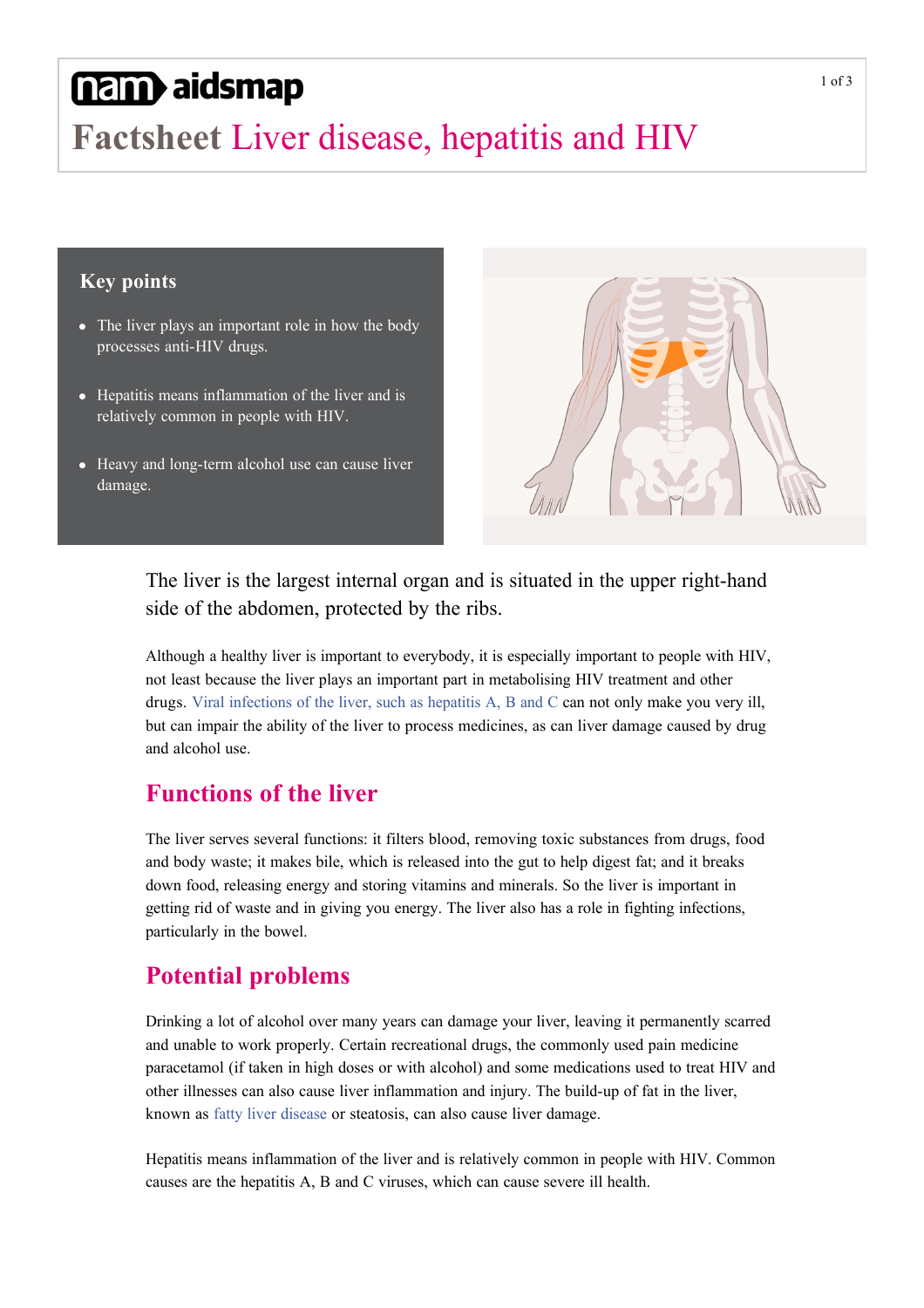**Hepatitis A** is usually spread by consuming food or drink contaminated by human excrement containing the hepatitis A virus; and sexually from oral-anal contact (rimming). It can cause a short-term, or acute, illness, which normally lasts 10 to 14 days. It has no long-term, or chronic, phase. People with hepatitis A can normally expect to recover without any special treatment and severe complications are rare. Once you have had hepatitis A, you cannot get it again.

People living with HIV might stay sick with hepatitis A for a longer time than HIV-negative people. When the liver is inflamed because of hepatitis A, it may not be able to process anti-HIV drugs and other medicines properly, which could lead to worse side-effects.

There is a vaccine for hepatitis A. The vaccine normally requires two doses by injection. A complete course can usually provide long-term protection against hepatitis A.

**Hepatitis B** is usually passed on from mother to child during pregnancy; by contact with blood; or through unprotected anal, oral or vaginal sex. There is a vaccine for hepatitis B. (For more information, read our [hepatitis B](http://www.aidsmap.com/Hepatitis-B-and-HIV/page/1045181/) page.)

**Hepatitis C** is a blood-borne virus which is spread via contaminated blood products; the sharing of needles and syringes to inject drugs; and from mother to child. Hepatitis C has also been shown to be sexually transmitted, particularly among gay men. Risk factors seem to include fisting, group sex, drug use and unprotected sex. In the UK, all blood products are now routinely screened for hepatitis C. There is no vaccine for hepatitis C, but treatment has improved greatly in the last few years. (For more information, read our [hepatitis C](http://www.aidsmap.com/Hepatitis-C-and-HIV/page/1045186/) page.)

## *"Liver function should be monitored as part of your routine HIV care."*

Untreated HIV can increase the risk of liver problems. Some anti-HIV drugs, particularly nevirapine (*Viramune*), and other prescription medication can cause the liver to become inflamed. Extremely large doses of vitamin A can also cause liver damage. Severe liver damage can increase the chances of developing liver cancer, which can prove fatal.

#### **Symptoms of liver disease**

In the early stages of liver disease, there may not be any obvious symptoms. Once there is some damage to the liver, typical symptoms include extreme tiredness, a feeling of general poor health, [weight loss](http://www.aidsmap.com/Unintentional-weight-loss/page/1044802/), loss of appetite, [nausea and vomiting](http://www.aidsmap.com/Nausea-and-vomiting/page/1044721/), fever, abdominal pain, itchy skin, and an enlarged or tender liver. Jaundice may also develop. This is easily noticeable as the skin and whites of the eyes turn yellow, urine becomes dark and stools pale.

#### **Tests**

[Liver function should be monitored as part of your routine HIV care](http://www.aidsmap.com/Other-tests/page/1327522/). Everyone with HIV should be tested for hepatitis A, B and C. Samples of blood may be taken to check on your liver when